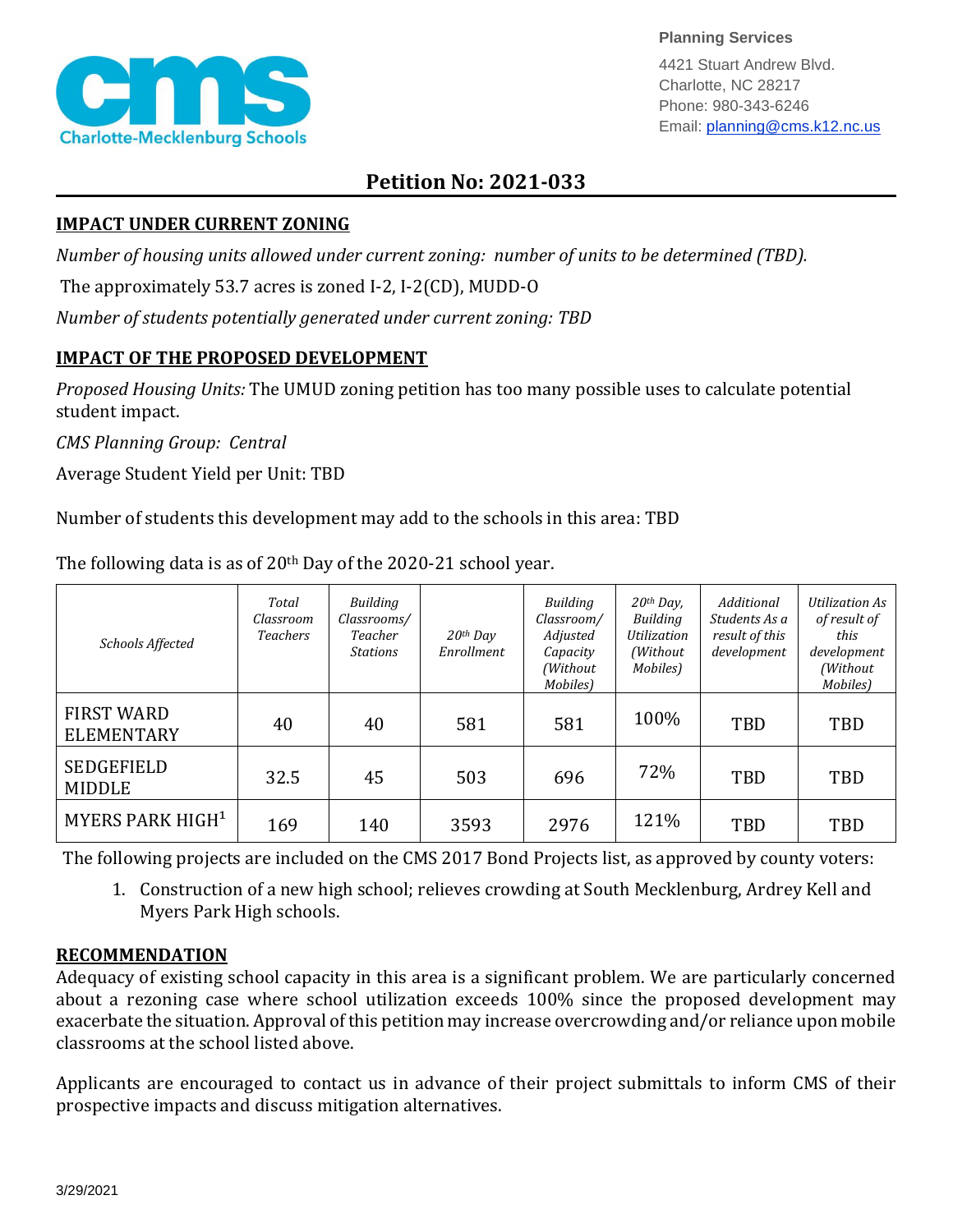

**Planning Services**

4421 Stuart Andrew Blvd. Charlotte, NC 28217 Phone: 980-343-6246 Email: planning@cms.k12.nc.us

| In the Central Planning Group, the projected student impact from approved rezonings from March 2018 |  |
|-----------------------------------------------------------------------------------------------------|--|
| to February 2021 is 833 students.                                                                   |  |

| <b>Planning</b> | <b>Petition</b> | Projected       | <b>Petitioner</b>                             | <b>Approval</b> |
|-----------------|-----------------|-----------------|-----------------------------------------------|-----------------|
| Group           |                 | <b>Students</b> |                                               | <b>Date</b>     |
| Central         | 2017-164        | 89              | <b>Pedcor Investments</b>                     | 2018-04-16      |
| Central         | 2017-183        | $\mathbf{1}$    | Hopper Communities, Inc.                      | 2018-05-21      |
| Central         | 2018-008        | 3               | The Drakeford Company; Saussy Burbank, LLC    | 2018-05-21      |
| Central         | 2018-016        | $\mathbf{1}$    | Michael Loeb                                  | 2018-06-18      |
| Central         | 2018-018        | $\overline{2}$  | Unique Southern Estates, LLC                  | 2018-06-18      |
| Central         | 2017-203        | 20              | South End West Syndicate, LLC                 | 2018-07-16      |
| Central         | 2018-036        | $\mathbf{1}$    | No Fear Investments, LLC                      | 2018-07-16      |
| Central         | 2018-057        | 5               | Shea Homes                                    | 2018-09-24      |
| Central         | 2018-060        | 3               | Eid Refaey                                    | 2018-09-24      |
| Central         | 2018-023        | $\mathbf{1}$    | Jason Idilbi                                  | 2018-10-15      |
| Central         | 2017-168        | $\mathbf{1}$    | J.S. & Son's Construction Company, LLC        | 2018-11-19      |
| Central         | 2018-099        | 6               | Shea Homes                                    | 2018-12-17      |
| Central         | 2018-112        | $\mathbf{1}$    | Michael Loeb                                  | 2018-12-17      |
| Central         | 2018-111        | 9               | David Weekley Homes                           | 2019-01-22      |
| Central         | 2018-135        | $\overline{4}$  | <b>Woodlawn Station Holdings LLC</b>          | 2019-03-18      |
| Central         | 2018-097        | $\overline{4}$  | <b>Stamatis Tsilimos</b>                      | 2019-04-15      |
| Central         | 2018-149        | 20              | West End Investments, LLC                     | 2019-04-15      |
| Central         | 2018-137        | $\mathbf{1}$    | Lakewood Apartments LLC                       | 2019-05-20      |
| Central         | 2019-005        | 9               | <b>Ardent Acquisitions LLC</b>                | 2019-07-15      |
| Central         | 2018-163        | 9               | <b>Suncap Property Group LLC</b>              | 2019-09-16      |
| Central         | 2019-008        | $\overline{4}$  | CoHab LLC                                     | 2019-09-16      |
| Central         | 2019-053        | 5               | <b>Hopper Communities</b>                     | 2019-09-16      |
| Central         | 2019-058        | 17              | Housing Authority of the City of Charlotte NC | 2019-09-16      |
| Central         | 2019-076        | $\overline{4}$  | <b>Hopper Communities</b>                     | 2019-10-21      |
| Central         | 2018-150        | 30              | TDC Greenville, LLC                           | 2019-12-16      |
| Central         | 2019-098        | 2               | Flagship Healthcare                           | 2019-12-22      |
| Central         | 2019-112        | $\mathbf{1}$    | Mark Heisig                                   | 2019-12-25      |
| Central         | 2019-069        | 7               | Harrison Tucker- CoHab, LLC                   | 2020-01-21      |
| Central         | 2019-080        | 11              | Seahawk Partner Holdings, LLC                 | 2020-01-21      |
| Central         | 2019-092        | 38              | Carolina Development Group NC, LLC            | 2020-01-21      |
| Central         | 2019-124        | 9               | Gvest Capital, LLC                            | 2020-01-21      |
| Central         | 2019-069        | 7               | Harrison Tucker- CoHab, LLC                   | 2020-02-17      |
| Central         | 2019-080        | 11              | Seahawk Partner Holdings, LLC                 | 2020-02-17      |
| Central         | 2019-138        | $\overline{2}$  | Roma Homes                                    | 2020-02-17      |
| Central         | 2019-159        | TBD             | Ed Zepsa                                      | 2020-03-16      |
| Central         | 2019-165        | TBD             | <b>Wood Partners</b>                          | 2020-03-16      |
| Central         | 2019-126        | 2               | Harrison Tucker                               | 2020-05-18      |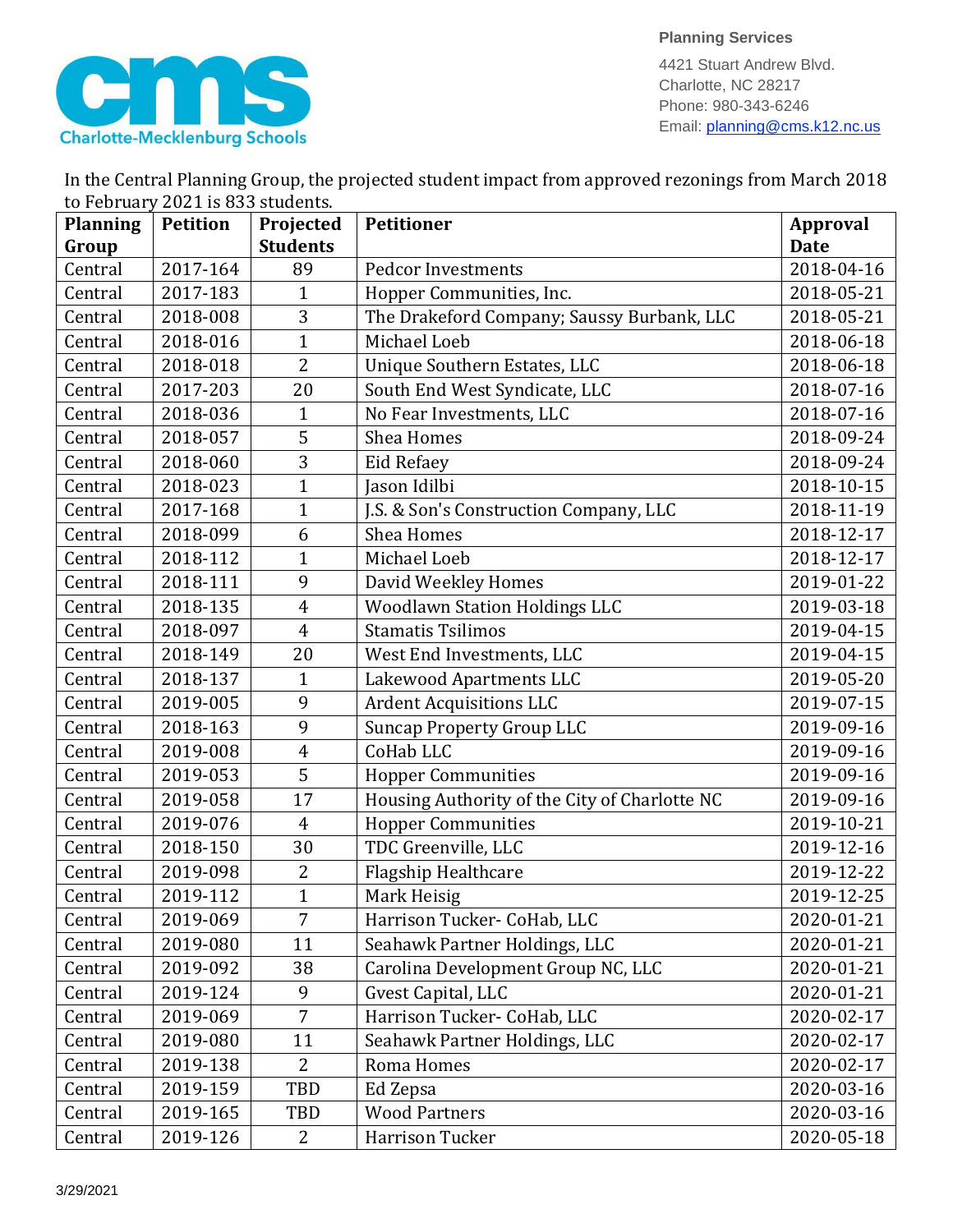

4421 Stuart Andrew Blvd. Charlotte, NC 28217 Phone: 980-343-6246 Email: planning@cms.k12.nc.us

| Central | 2019-156 | $\overline{2}$   | Parkwood Plaza, LLC                          | 2020-05-18 |
|---------|----------|------------------|----------------------------------------------|------------|
| Central | 2019-178 | 11               | <b>DRB</b> Group                             | 2020-05-18 |
| Central | 2020-036 | 1                | Charlotte Planning, Design & Development     | 2020-05-18 |
| Central | 2019-114 | 111              | The Charlotte Mecklenburg Hospital Authority | 2020-06-15 |
| Central | 2020-003 | $\theta$         | <b>Fairview Builders</b>                     | 2020-06-15 |
| Central | 2020-029 | <b>TBD</b>       | <b>JACO</b> Acquisition                      | 2020-06-15 |
| Central | 2019-146 | $\boldsymbol{0}$ | ALB Architecture, PA                         | 2020-07-20 |
| Central | 2020-002 | $\boldsymbol{0}$ | The Drakeford Company                        | 2020-07-20 |
| Central | 2020-004 | <b>TBD</b>       | <b>Boulevard Real Estate</b>                 | 2020-07-20 |
| Central | 2020-006 | TBD              | JFW Realty, Inc & 501 Associates, LLC        | 2020-07-20 |
| Central | 2020-016 | <b>TBD</b>       | Nolan Elanz                                  | 2020-07-20 |
| Central | 2020-018 | 2                | <b>Hopper Communities</b>                    | 2020-07-20 |
| Central | 2020-040 | $\overline{2}$   | <b>Alenky Signature Homes</b>                | 2020-07-20 |
| Central | 2020-050 | 23               | Charlotte-Mecklenburg Housing Partnership    | 2020-07-20 |
| Central | 2019-111 | TBD              | Hive Fitness, LLC                            | 2020-09-21 |
| Central | 2019-179 | 1                | Ronald Staley, Jr. of Verde Homes, LLC       | 2020-09-21 |
| Central | 2020-005 | $\overline{2}$   | Ronald Staley, Jr. of Verde Homes, LLC       | 2020-09-21 |
| Central | 2020-017 | 32               | <b>Aspen Heights Partners</b>                | 2020-09-21 |
| Central | 2020-022 | <b>TBD</b>       | <b>Boulevard Real Estate</b>                 | 2020-09-21 |
| Central | 2020-034 | 44               | Jefferson Apartment Group                    | 2020-09-21 |
| Central | 2020-039 | 1                | Hinshaw Properties, LLC                      | 2020-09-21 |
| Central | 2020-054 | $\overline{7}$   | <b>TriPointe Homes</b>                       | 2020-09-21 |
| Central | 2020-061 | <b>TBD</b>       | White Point Partners, LLC                    | 2020-09-21 |
| Central | 2020-070 | 30               | Elmington Capital Group                      | 2020-09-21 |
| Central | 2019-167 | 20               | Grubb Management, LLC                        | 2020-10-19 |
| Central | 2019-179 | $\mathbf{1}$     | Ronald Staley, Jr of Verde Homes, LLC        | 2020-10-19 |
| Central | 2020-059 | 70               | Hanover R.S. Limited Partnership             | 2020-10-19 |
| Central | 2020-067 | 2                | Terranova Group, LLC                         | 2020-10-19 |
| Central | 2020-072 | $\overline{2}$   | Freemore, LLC                                | 2020-10-19 |
| Central | 2020-089 | $\overline{4}$   | Pulte Group, Inc.                            | 2020-11-16 |
| Central | 2020-093 | TBD              | Griffman Investments, LLC                    | 2020-11-16 |
| Central | 2020-098 | TBD              | AHI 3100, LLC                                | 2020-11-16 |
| Central | 2020-101 | TBD              | White Point Paces Partners, LLC              | 2020-11-16 |
| Central | 2020-013 | 9                | Boulevard Real Estate Advisors, LLC          | 2020-12-21 |
| Central | 2020-042 | TBD              | Boulevard Real Estate Advisors, LLC          | 2020-12-21 |
| Central | 2020-052 | 34               | Selwyn Property Group, Inc.                  | 2020-12-21 |
| Central | 2020-076 | $\overline{4}$   | Green Bird Properties, LLC                   | 2020-12-21 |
| Central | 2020-090 | TBD              | Remount, LLC                                 | 2020-12-21 |
| Central | 2020-113 | TBD              | Catalyst Capital                             | 2020-12-21 |
| Central | 2020-115 | TBD              | <b>Crosland Southeast</b>                    | 2020-12-21 |
| Central | 2020-124 | $\overline{4}$   | <b>Mission Properties</b>                    | 2020-12-21 |